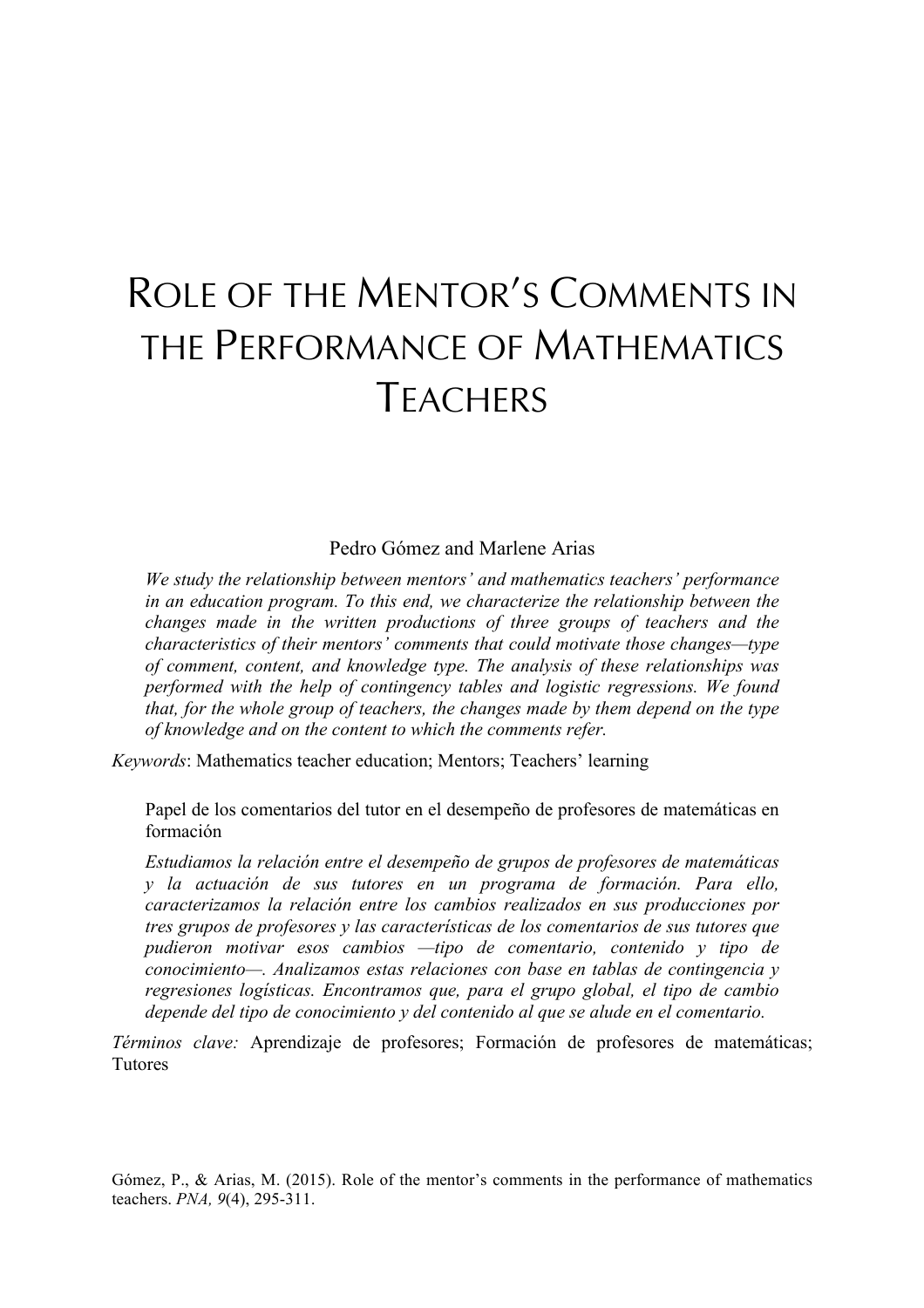This study forms part of a broader project underway whose goal is to describe and characterize the relationships between the mentor's performance and teachers' learning in a mathematics education program organized around the model of didactic analysis (Gómez, 2007). In this program, the teachers were organized into groups to perform a series of activities in which a mentor accompanied them. The program represents a natural context in which to study the mentor-teacher group relationship. In an initial study, we characterized the performance of the mentors and developed profiles of this performance (Arias, 2011; Arias & Gómez, 2012). Developing studies about the mentor's role in teachers' learning is justified both from the research literature itself and from the topic's importance for practice.

Experts distinguish different roles and functions for mentors. Among these, they stress the mentors' role in guiding the construction of new knowledge and practices (e.g., Borko, 2004), consider the mentor as a source of support for others who are finding their way in the profession (Jaworski & Watson, 1994), and understand that the mentors can play different roles—such as model, supervisor, assistant, guide, support, facilitator, observer, evaluator, critical friend—to foster the teachers' professional development (e.g., Huang  $\&$  Chin, 2003).

There is a line of research concerned with establishing what characteristics of the mentors' or teacher's comments can promote learning or reactions in their mentees or students (e.g., Bruno & Santos, 2010; Fernández & Furnborough, 2014; Ferris, 1997; Goldstein, 2004; Silver & Lee, 2007; Whitelock, Watt, Raw, & Moreale, 2003). Fernández and Furnborough (2014) and Whitelock, et al. (2003) studied the reactions of the mentees to the comments of their mentors. The contexts of these studies were training programs in virtual learning environments. Although they involve other agents, there is research that studies how the different types of teacher commentaries promote student learning (e.g., Bruno & Santos, 2010). Other studies focus on the students reactions to comments from their teachers (Ferris, 1997; Goldstein, 2004; Silver & Lee, 2007). Most of these studies are related to the area of language education and cover different educational levels: elementary education (Silver & Lee, 2007), secondary school (Bruno & Santos, 2010) and higher education (Fernández & Furnborough, 2014; Ferris, 1997; Goldstein, 2004; Whitelock et al., 2003). Although these studies are focused on other areas of knowledge and different educational levels, their results agree on finding that there are particular types of mentors' or teachers' comments that guide their mentees or students to make significant changes in their written productions. This is the case of the study by Whitelock et al. (2003) who analyzed the mentor's comments when the students were preparing their written productions. The study concludes that the comments should be less direct and should include questions to stimulate the students to reflect on their responses and improve in subsequent tasks. Ferris (1997) characterized the kinds of change (positive changes, ambiguous changes, and no changes) that the students made in their written productions (in the area of language education) connected to the characteristics of the teacher' comments. We highlight one result from this study: The comments in which the teacher made suggestions produced a significant number of cases in which the students did not make changes. Further, the study showed that the specific comments on the content of the work were associated significantly with improvement in the students' written productions. Ferris concluded that a significant proportion of the comments seemed to lead the students to substantive revision and that some specific kinds of comments and ways of commenting seemed to be more useful than others. The results of the studies cited suggest the research conjecture that the mentees' (students') performance depends on the type of comment they receive from their mentors (teachers). Our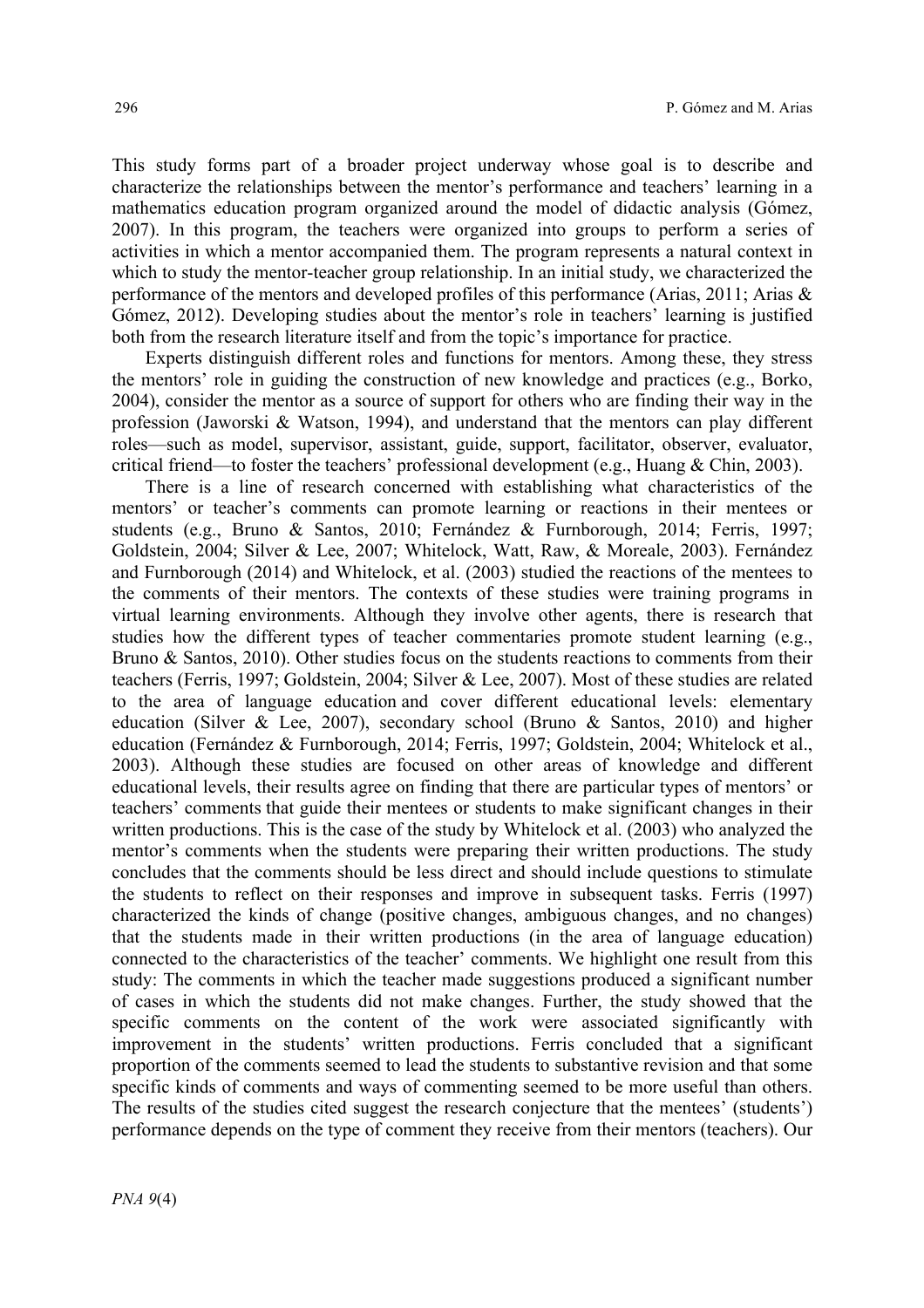study will develop this conjecture in greater depth for the case of groups of mathematics teachers who participated in an education program, whose work is supported by mentors. Our study focuses on the mentor-mentee relationship. It focuses on the mentees' reactions to their mentors' comments. We do not pretend to establish a direct relation between the performance of the groups of mathematics teachers and their learning.

In the area of mathematics education, the number of research studies that tackle the role of mentor in teacher education has been growing (e.g., Nilssen 2003, 2010; Yoon, 2012). Among the implications for educational practice, we can mention the design and development of programs in which mathematics teachers are expected to be educated with the support of mentors and the grounding of the design and implementation of plans for educating mentors. There are research projects that have studied the relationships among trainees, educators and peers. For example, the Project MANOR focuses on the development of a professional group of high school mathematics teacher-leaders and teacher educators in service (Even & Tirosh, 2002). On the other hand, in the PIC project PIC, researchers have studied the interactions between a novice teacher and a master teacher, and their impact on the teacher's reflection processes, knowledge, conceptions and practices (Muñoz-Catalán, Carrillo & Climent, 2010).

We focus our attention on characterizing the relationships between the mentors' and their groups of mentees performances. We formulate the following research questions: What types of change occur in the work of the groups after reflecting on the mentors' comments? On what do these types of change depend? What role does the characteristics of the mentors' comments play?

In what follows, we summarize aspects of the context of our research, describe the conceptual framework, explain the research goal, present the method that we followed to characterize the relationships between the characteristics of the mentors' comments and the types of change that the groups performed in their productions, and explain and interpret the results. Finally, we make some conclusions.

# **CONTEXT**

The study was performed in the context of a postgraduate education program for secondaryschool mathematics teachers who were working in middle-school secondary education (from 11-16 years of age)—Master's in Didactic Analysis (MAD). The main purpose of this Master's program is to provide opportunities for the teachers to complement and deepen the didactic knowledge needed for planning, putting into practice, and evaluating didactic units in mathematics (Gómez et al., 2010; Gómez & González, 2013).

This program is developed in hybrid learning mode. Teachers who participate in the program are located geographically in the same place, but the educators and mentors are in geographically different locations. The program is structured using the model of didactic analysis (Gómez, 2007). The teachers are organized into groups. Each group performs a cycle of didactic analysis on the topic of school mathematics with which they work throughout the program. The didactic analysis develops around four analyses that compose a cycle: subject matter, cognitive, instruction, and performance. The content analysis stresses the relationship among concepts, highlights its multiple representations, and distinguishes the connections between the elements of the conceptual structure and between those elements and the phenomena from which they emerge. This information is used in the cognitive analysis, in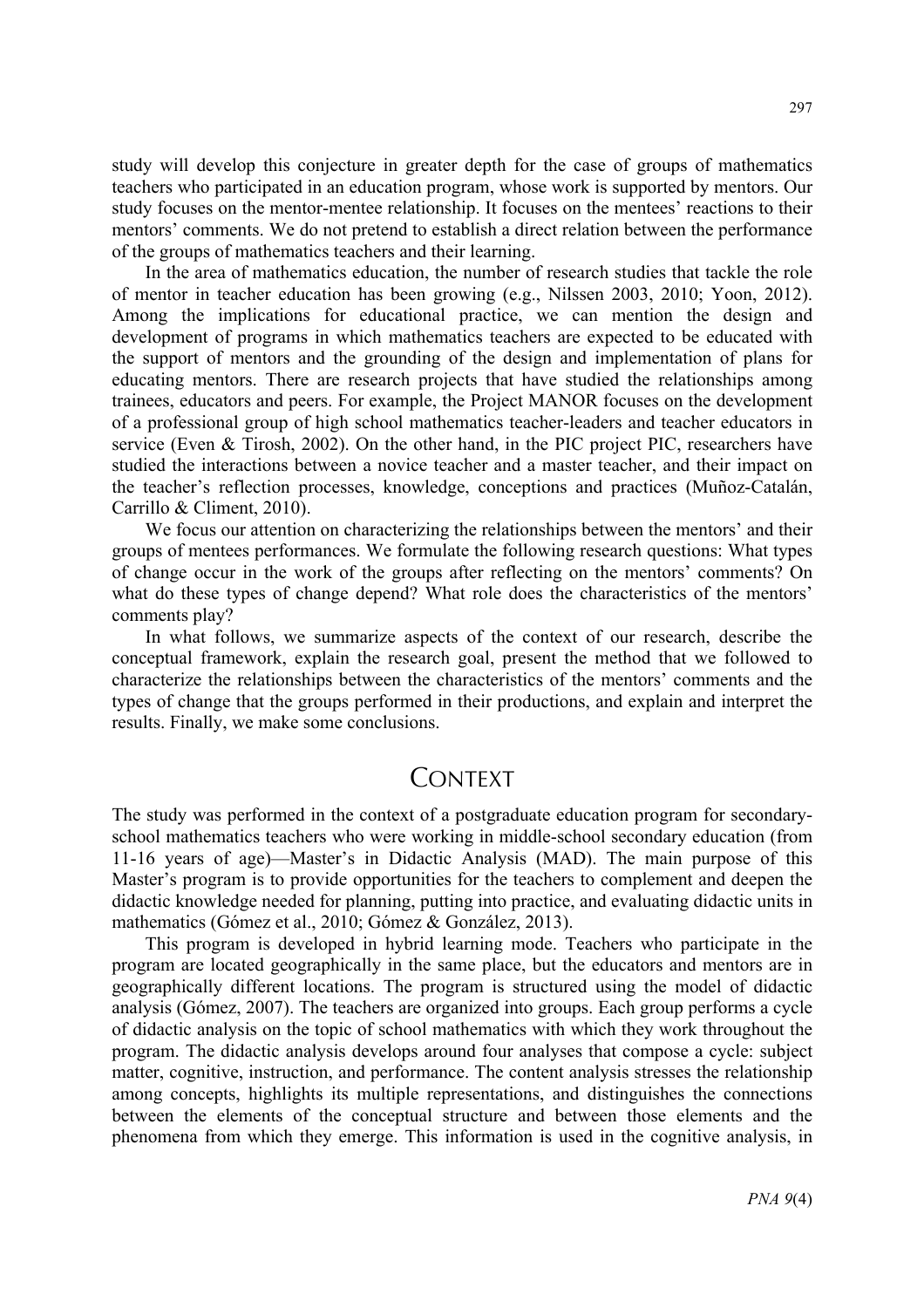which the teacher describes his hypothesis about how students construct their knowledge when they face the learning activities that are proposed to them. The cognitive analysis involves the identification of the skills, reasoning, and strategies necessary to solve the tasks, of the mistakes students can make when they are solving them, and of the difficulties and obstacles they might face. The information from the content and cognitive analysis allows the teacher to carry out the instruction analysis: the identification and description of the tasks that can be used in the design of the teaching and learning activities that will compose the instruction in class. These tasks should mobilize students' knowledge in order to generate cognitive conflicts and promote the construction of meaning using the materials and  $\frac{1}{2}$  resources available. In the performance analysis the teacher observes, describes, and analyses students' performance in order to produce better descriptions of their current knowledge and review the planning in order to start a new cycle (for a description of the didactic analysis model see Gómez, 2007; Gómez & González, 2013). When each of the analyses is performed, the curriculum organizers are put into play (Rico, 1997). The program is  $\frac{1}{2}$ composed of 8 consecutive modules. The educators present and introduce the content of each module in a week of face-to-face education at the start of each module and present the activities to be performed throughout the module. Each module is composed of 4 activities, and each group has a mentor who accompanies and orients the group in each of the 32 activities that make up the program. Each activity lasts 2 weeks. Figure 1 presents an outline activities that make up the program. Each activity lasts 2 weeks. Figure 1 presents an outline of the structure of an activity.



*Figure 1.* Structure of an activity *Figure 1.* Structure of an activity

In the first week, each group develops a draft of its work and sends the draft to its mentor by In the first week, each group develops a draft of its work and sends the draft to its mentor by email. The mentor reviews his group's draft, makes written comments on the draft to orient the group, and sends these comments by email. Each group is expected to review its mentor's the group, and sends these comments by email. Each group is expected to review its mentor's comments and reflect, discuss, and improve its work based on these comments. In the course comments and reflect, discuss, and improve its work based on these comments. In the course of the second week, the groups produce a final document, which they present and discuss at the end of that week. On the other hand, educators introduce the content and purposes of the the end of that week. On the other hand, educators introduce the content and purposes of the module, give support to mentors, solve teachers' general questions and assess the work of the module, give support to mentors, solve teachers' general questions and assess the work of the teachers' groups. We will now present the conceptual elements that ground the study. teachers' groups. We will now present the conceptual elements that ground the study.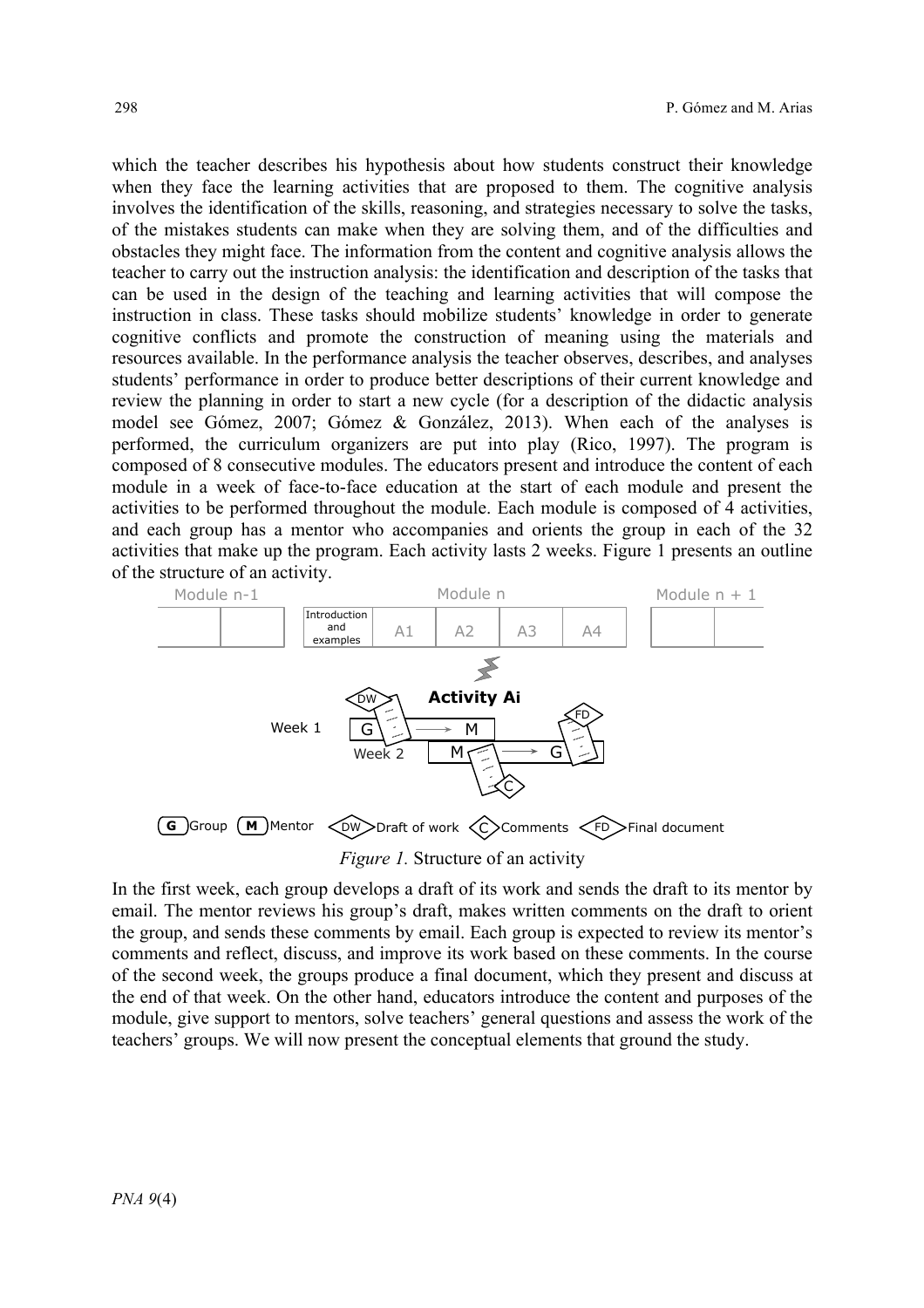# CONCEPTUAL FRAMEWORK

In this section, we describe the three questions that ground this study conceptually: learning the curriculum organizers, descriptors of the mentor's performance based on his comments, and the kinds of changes in the work produced by the groups of teachers.

## **Learning the Curriculum Organizers**

A curriculum organizer is a concept that (a) forms part of the disciplinary knowledge of mathematics education and (b) permits analysis of a mathematics topic in order to produce information on the topic that is useful for the design, implementation, and evaluation of didactic units (Rico, 1997). Conceptual structure, representation systems, phenomenology, learning expectations, limitations, and hypotheses are examples of curriculum organizers. For example, when the teachers perform the analysis of representation systems for their topic, they establish which systems of representation are the most significant for the topic and establish the relationships between these representation systems. In the programs based on the model of didactic analysis, the goal is for the teachers to develop three kinds of knowledge about the curriculum organizers. González and Gómez (e.g., Gómez & González, 2008a, 2008b) call these kinds of knowledge theoretical knowledge, technical knowledge, and practical knowledge, respectively. González and Gómez characterize these three kinds of knowledge as follows.

*Theoretical knowledge*. Refers to the disciplinary knowledge related to the curriculum organizers that educators in this program have chosen as an option among the options available in the literature.

*Technical knowledge*. Refers to the set of techniques that the educators consider useful for producing information on the topic with the curriculum organizer.

*Practical knowledge*. Refers to the set of techniques that the educators consider necessary in order to use the information that arises from the technical knowledge of the curriculum organizer in the analyses with other curriculum organizers or in the design of the didactic unit.

In the program studied here, educators take into account the above knowledge classification when they design the module. Mentors know the model and resort to it when they make their comments. We expect the mentors to promote the development of the three kinds of knowledge in their groups of mentees.

## **Descriptors of the Mentor's Performance**

The descriptors of the mentor's performance that we presented in the introduction of this document are general and emphasize the mentor's role in educating the teachers. The figure of the mentor as guide and source of support for the mentees stands out. We characterize the mentor's performance based on four descriptors of his comments—type of comment, type of knowledge, content, and type of requirement. Firstly, in previous research, we characterized the mentors' performance according to the type of comment that they make when they correct in writing the productions of their groups and we established profiles of mentors based on a structure of categories, subcategories, and codes (Arias & Gómez, 2012). The first level of this structure is composed of the categories Verifies, Suggests, Clarifies, Complements, Doubts, and Values. For example, we classified the comment, "I do not see the symmetrical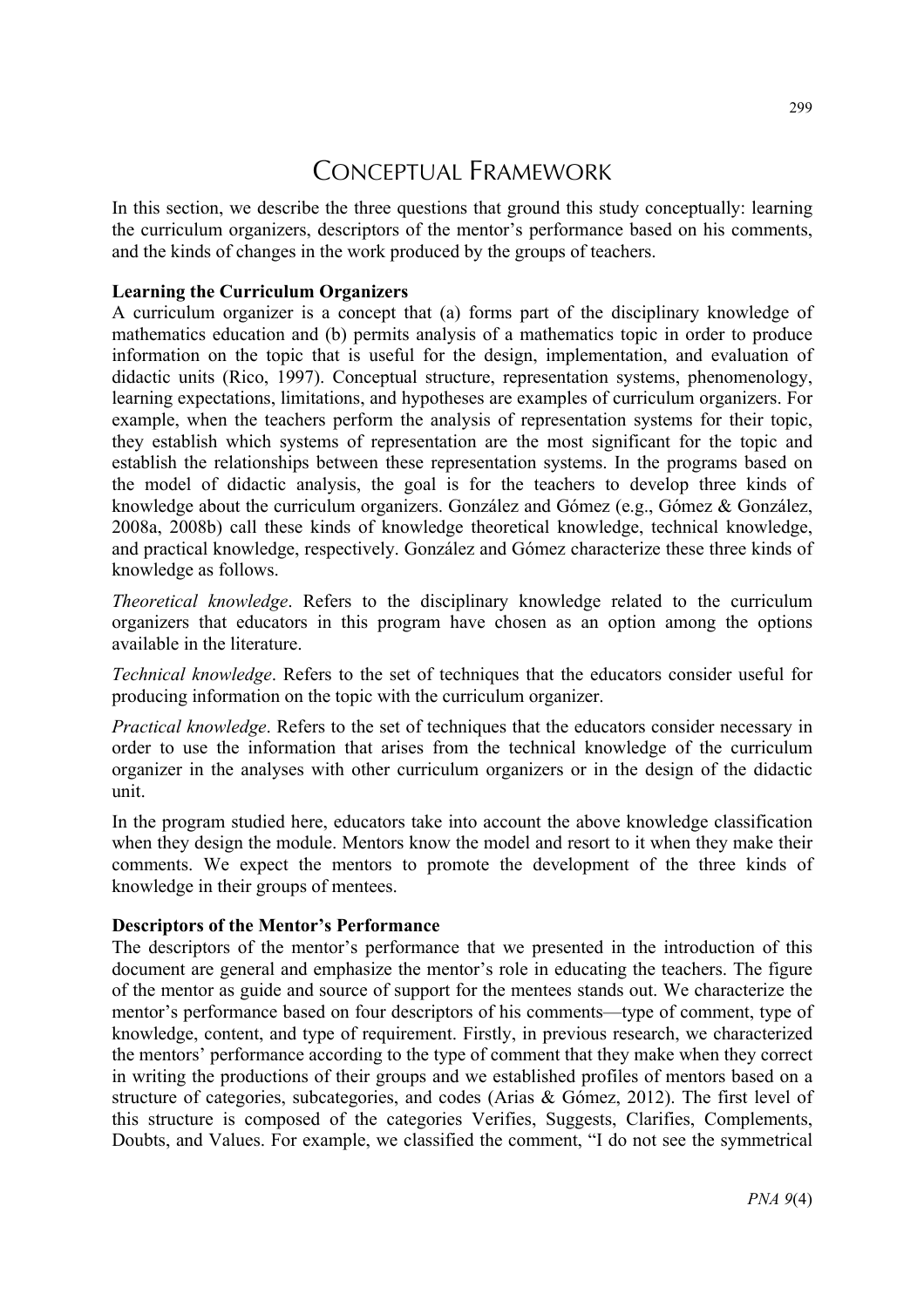elements reflected in the whole numbers or the property of symmetry that can be seen in the set of whole numbers" in two categories: Clarifies and Verifies. The group of mentees to which the mentor made this comment worked with the topic of integers and was analyzing the mathematical subject matter in order to produce the conceptual structure of their theme. In this comment, the mentor made a clarification about the focus of the information and stated that his group did not consider a conceptual element in the analysis of its topic.

We also characterize the mentors' comments by type of knowledge—theoretical, technical, and practical—and by the didactic content to which they allude (the curriculum organizer to which they refer). For example, in the previous comment, the mentor makes clarifications related to the technical knowledge about the focus of the information on the topic on which his group was working. This mentor comment is related to the organizer Conceptual structure. The last descriptor that we considered was of the type of requirement that the mentor made: He/she could require or not require a change in the initial production (draft) of the group of mentees. In the comment given as an example, the mentor expressed the need for his group to make changes in its production.

#### **Types of Change**

When a group performs an activity assigned in the education program, their textual production (the draft) can contain information that is valid and invalid with respect to the requirements for the activity. For example, we can recognize in the list of representation systems that some are correct (the information is valid) but others are not (the information is invalid).

In comparing the draft to the final document, it is possible to establish the changes that the group made from the increase or decrease in the valid and invalid information from the draft to the final document. In this way, we can classify the changes made by the group into four types: (a) positive, (b) negative, (c) ambiguous, and (d) no change. We have described this characterization in detail in Arias and Gómez (2013). For example, if on observing the final document, we find that the valid information remains the same and the invalid information decreases, we consider that there has been a positive change from the draft to the final document. In the section on method, we describe the situations linked to each type of change.

# RESEARCH GOAL AND CONJECTURES

The goal of the study is to describe and characterize the relationships between the changes that the groups of teachers performed in preparing their written productions and the characteristics of the comments from their mentors.

We formulate the following conjectures.

- ♦ The groups of teachers make changes in their productions when their mentor requires it.
- ♦ The types of change made by the groups depend on the type of comments from the mentors.
- ♦ The types of change made by the groups depend on the type of knowledge and the content to which mentors allude in their comments.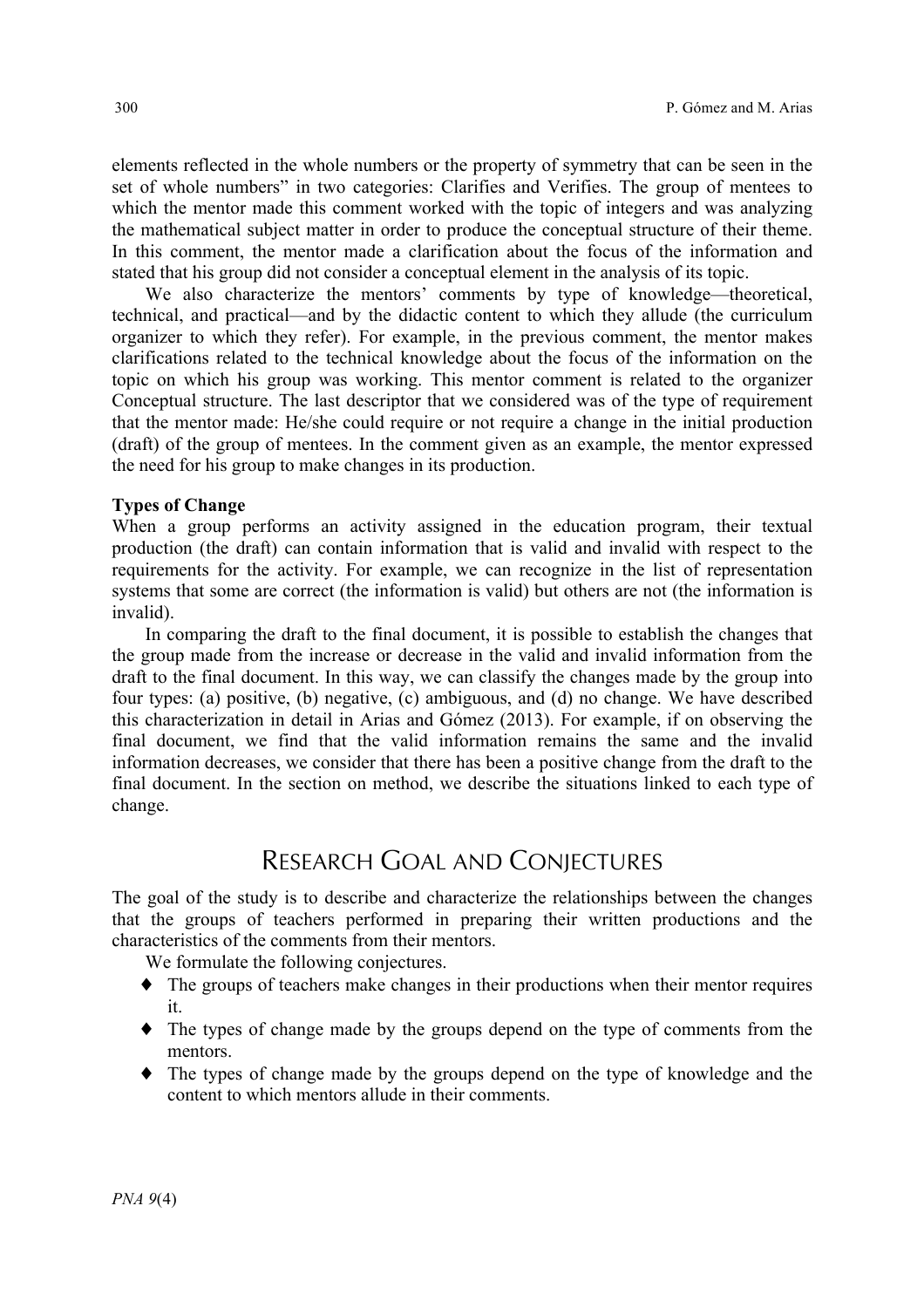# **METHOD**

This study is exploratory and mixed. We describe the relationships between the mentors' performance—in terms of their comments on the drafts—and of the groups—in terms of the types of change that they made in their productions. We use the technique of content analysis with units of written information. In the following, we describe the study subjects, information sources, and coding process, present an example of the coding, and explain the procedures for analyzing the information.

#### **Information Sources**

Our research subjects were three groups of teachers and their mentors. Two of the groups belonged to the first cohort of the program (Group 1 and Group 2) and the third to the second cohort (Group 3). The three groups were composed of four teachers. The information sources were the documents produced by the groups and the mentors' comments. We decided to analyze the documents from two modules of the program—subject matter analysis and cognitive analysis. We reviewed 16 documents per group (eight drafts with comments from mentor and eight final documents).

#### **Coding**

In an initial stage, we organized the information source by group and activity. In a database, we recorded each comment along with the portion of the text from the draft and the corresponding portion of the text from the final document. We obtained 734 information items—portion of the draft text, comments from the mentor, and portion of the text from the final document. In a second stage, we codified the type of requirement, type of comment, content, and type of knowledge, relative to the mentor's comment. The variable type of requirement enabled us to select the observations under study (those for which the mentor required change). To establish the type of change, we compared the parts of the text from the draft and the final document and recorded the changes in the valid and invalid information contained in them. For example, the positive changes are those for which we confirmed that there was an increase in the valid information or a decrease in the invalid information. We coded the information as "no change" when the information did not change. Table 1 describes the variables and their possible values. For example, the variable type of requirement can take two values: requires change and does not require change.

| Variable            | Description                                                                            | Value                      |  |  |  |  |  |
|---------------------|----------------------------------------------------------------------------------------|----------------------------|--|--|--|--|--|
| Type of requirement | In his comments, the mentor proposes                                                   | Requires change            |  |  |  |  |  |
| from the mentor     | the need to make changes in the<br>productions.                                        | Does not require<br>change |  |  |  |  |  |
| Type of comment     | The mentors' comments are coded<br>according to the system of categories<br>and codes. | Clarifies<br>Verifies      |  |  |  |  |  |
|                     |                                                                                        | Complements                |  |  |  |  |  |
|                     |                                                                                        | Doubts                     |  |  |  |  |  |

Table 1

*Description of Variables and their Possible Values*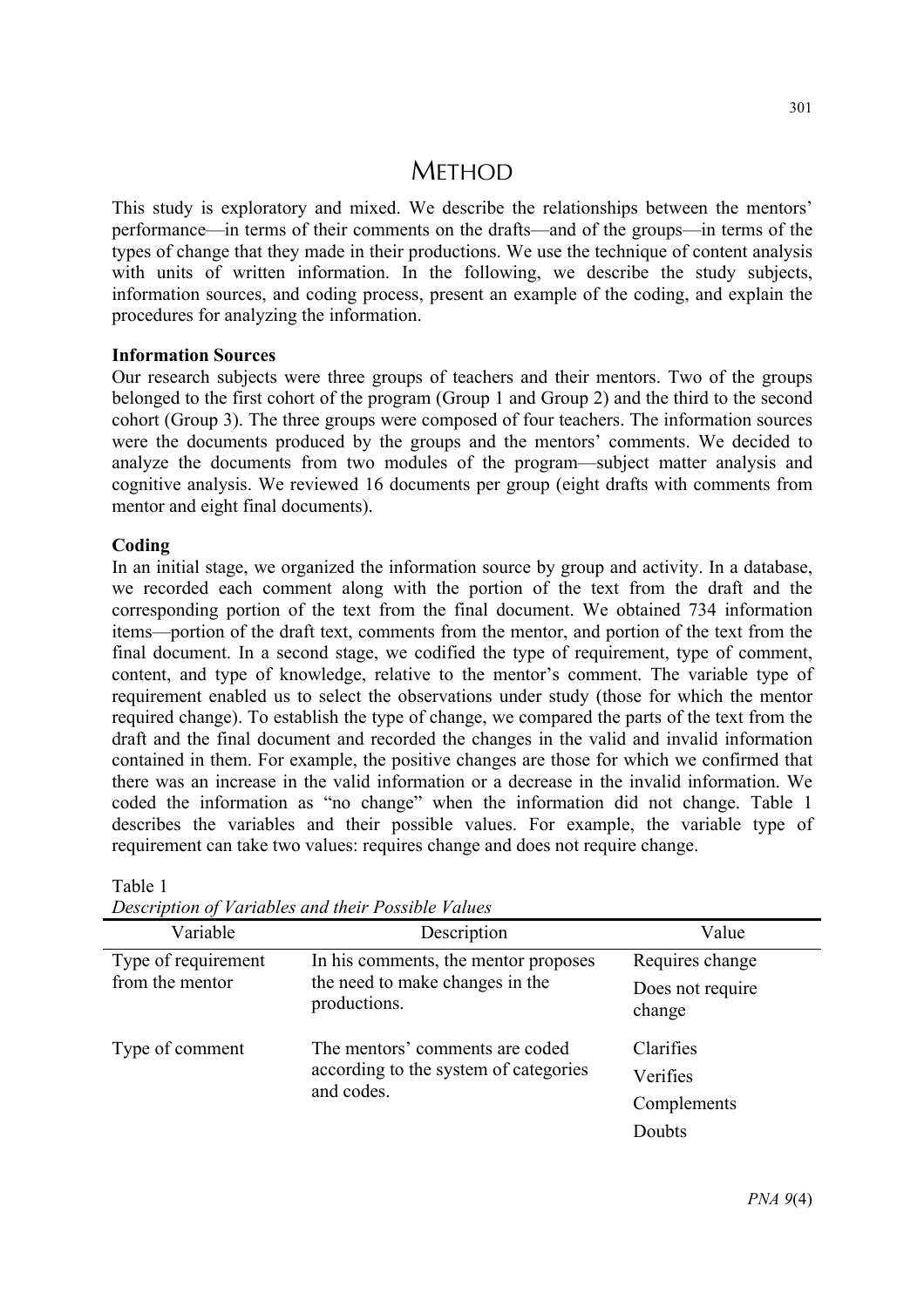| Variable          | Description                                                                  | Value                                  |  |  |
|-------------------|------------------------------------------------------------------------------|----------------------------------------|--|--|
|                   |                                                                              | Values                                 |  |  |
|                   |                                                                              | Suggests                               |  |  |
| Content           | Curriculum organizer to which the                                            | Conceptual structure                   |  |  |
|                   | mentor refers in his comment. The two                                        | Representation systems                 |  |  |
|                   | final values refer to relationships<br>between the organizers of the subject | Phenomenology                          |  |  |
|                   | matter analysis or cognitive analysis.                                       | Learning expectations                  |  |  |
|                   |                                                                              | Learning limitations                   |  |  |
|                   |                                                                              | Learning hypotheses                    |  |  |
|                   |                                                                              | Relation to subject<br>matter analysis |  |  |
|                   |                                                                              | Relation to cognitive<br>analysis      |  |  |
| Type of knowledge | Type of knowledge about the curriculum                                       | Theoretical                            |  |  |
|                   | organizers to which the comment refers.                                      | Technical                              |  |  |
|                   |                                                                              | Practical                              |  |  |
| Type of change    | Group's performance according to the                                         | Positive change                        |  |  |
|                   | differences observed in the final                                            | Negative change                        |  |  |
|                   | document.                                                                    |                                        |  |  |
|                   |                                                                              | Ambiguous change                       |  |  |
|                   |                                                                              | No change                              |  |  |

## Table 1 *Description of Variables and their Possible Values*

## **Example of Coding**

In the last activity of the module on subject matter analysis, the groups of teachers were to identify and select a focus for their topic in a reasoned way. Group 2 identified its topic focus as "Graphing method to solve systems of linear equations with two variables." It did not specify the reasons for choosing this content focus. On this portion of the draft, the mentor made the following comment: "I do not know your reasons for choosing this focus, but you could state them explicitly in the final version." In this case, the mentor required a change and suggested that the group state its reasons for choosing this focus explicitly. In its final document, the group incorporated 3 reasons for this choice of topic focus: (a) linear equation —affine function connection, (b) little importance is given to this method in the classroom, privileging algebraic methods, and (c) permits relating more representation systems than the cases of combination—comparison. We coded this comment as follows: the type is Suggests, refers to the curriculum organizer conceptual structure, and refers to the theoretical knowledge of this curriculum organizer. On the other hand, the group made a positive change in its production.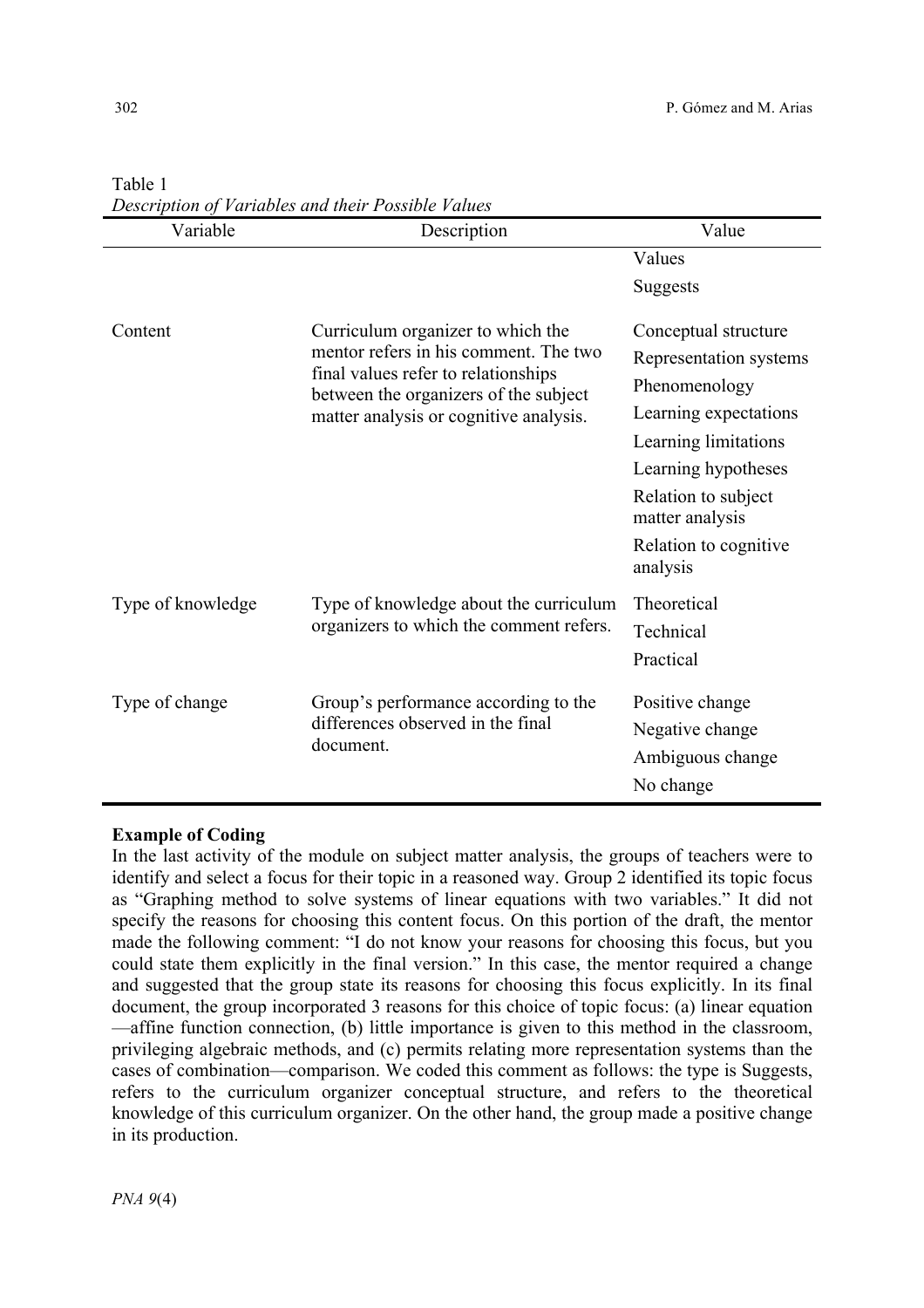#### **Analysis of Information**

From the information coded, we constructed tables of data for each group of teachers and for the three groups as a whole. We determined the percentages of observations by type of requirement and type of change to characterize the performance of the mentors and their groups of mentees based on these descriptors. We chose the observations in which the mentors expressed the need for change (coded as requiring change). We constructed a data matrix from these observations. The matrix cells contain either 0 or 1 (Figure 2).

| N°                                                                               | Type of comment<br>Group<br>ТC |        |                |  | Content                  |                |  |                |    |           | Type of knowledge |              |     |    |    |            |            |            |  |      |
|----------------------------------------------------------------------------------|--------------------------------|--------|----------------|--|--------------------------|----------------|--|----------------|----|-----------|-------------------|--------------|-----|----|----|------------|------------|------------|--|------|
|                                                                                  | G1                             | G2     | G3             |  |                          |                |  |                | Сm | CS        | RS                | P            | ۵E. | LL | LH | <b>RSM</b> | <b>RCA</b> | KTHEO KTEC |  | l KP |
|                                                                                  |                                |        | $\blacksquare$ |  | $\mathbf{r}$             | $\blacksquare$ |  | $\mathbf{r}$   |    |           | $\mathbf{r}$      | $\mathbf{r}$ |     |    |    |            |            |            |  |      |
|                                                                                  |                                |        | $\bullet$      |  | $\overline{\phantom{a}}$ | ٠              |  | $\blacksquare$ |    |           | $\bullet$         | $\sim$       |     |    |    |            |            |            |  |      |
|                                                                                  |                                | $\sim$ | $\sim$         |  | $\mathbf{r}$             | $\sim$         |  |                |    |           | $\cdot$           | $\sim$       |     |    |    |            |            |            |  |      |
| n                                                                                |                                |        |                |  |                          |                |  | 0              |    |           |                   |              |     |    |    |            |            |            |  |      |
|                                                                                  |                                |        |                |  |                          |                |  |                |    |           |                   |              |     |    |    |            |            |            |  |      |
| <b>Verifies</b><br>Group <sub>3</sub><br>Conceptual structure<br>positive change |                                |        |                |  |                          |                |  |                |    | Practical |                   |              |     |    |    |            |            |            |  |      |

*Figure 2.* Structure of the data matrix

Figure 2 shows the structure of the data matrix. For example, observation *n* corresponded to Group 3, the change that the group made in its production was positive, the comment from the mentor was of the type Verifies, and it refers to content related to the organizer conceptual structure and to practical knowledge. We decided to develop contingency table procedures and a binary logistic regression to establish the relationships between the variables that characterize the mentors' comments and the variable type of change. We defined the variable type of change as dependent variable with a value 1 if the change is positive and 0 if no change is made (no change). We consider the characteristics of the comments as independent variables: type of comment, content, and type of knowledge.

## *Contingency Tables*

We analyzed the contingency tables to study whether there is a relationship between the variables that characterize the comments written by the mentors and the variables that characterize the change in the teachers' written productions. Contingency tables are especially significant when we have nominal or qualitative variables, since we assume that one depends on the other (independent and/or explanatory variable). The interest in analyzing the contingency tables lies in summarizing the information contained in the table to measure the association between the two variables that form the table. We performed the procedure for each of the groups and for all of the groups as a whole (12 cases in total). We chose the Pearson Chi-square statistic to determine whether or not there is a relationship between the variables studied. We chose  $\alpha = 0.05$ . If the significance level (SL) from the Chi-square test is very small, lower than  $\alpha$ , we conclude that we can reject the hypothesis that the variables studied are not related.

## *Binary Logistic Regression*

With the analysis of the contingency tables, we can confirm relationships between the mentor's comments and changes in the groups' productions, but we cannot establish which categories of the mentor's comments have greater influence on the groups' changes. To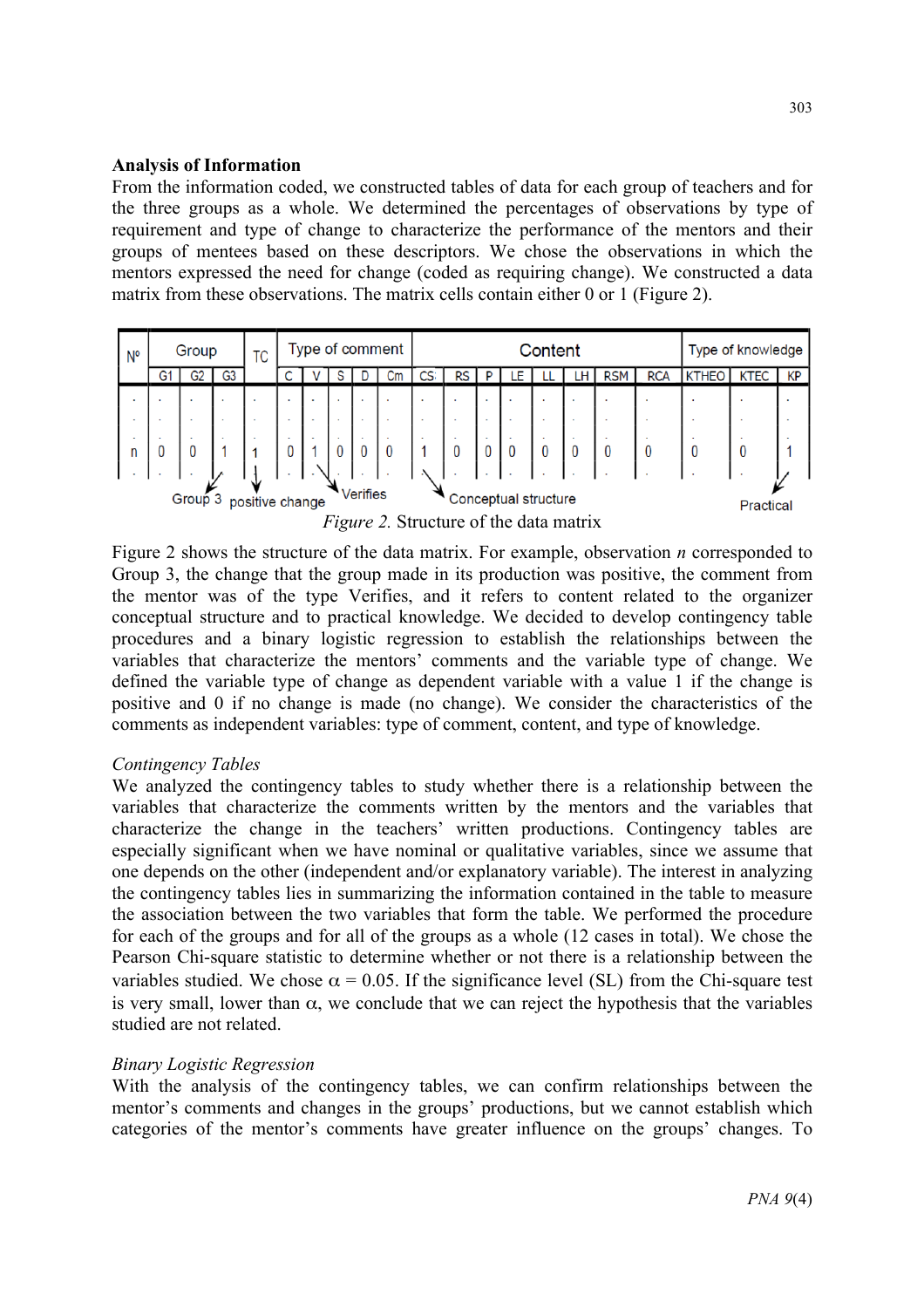determine this, we performed a binary logistic regression analysis, since our data imply a dichotomous ordinal dependent variable—type of change—and three categorical independent variables—type of comment, content, and type of knowledge (Burns, Burns and Burns, 2008). In the previous section, we specified the values that these variables can take. We performed the binary logistic regression procedure for each of the groups and for all of the groups as a whole. We decided to analyze in detail the cases in which the Chi-square statistics generated with the contingency tables produced a value of SL < 0.05. We generated various logistic regression models. Each model was determined by the value of the independent variable used as a reference.

We decided to analyze the SL-values using an omnibus test, Nagelkerke's  $\mathbb{R}^2$ , and the overall percentage predicted. By analyzing these statistics, we determined whether the independent variables contribute significantly to predicting the kind of change. In each case and for each model, we also analyzed the values of SL, the coefficient value (B), and the odds ratio (EXP(B)) obtained. These values give us information about which values of the independent variable are better predictors of a specific type of change. We focused on positive change.

# **RESULTS**

In this section, we present the most relevant results of the study. We have organized the section into three parts: (a) requirements and types of change, (b) contingency tables, and (c) binary logistic regressions.

## **Requirements and Types of Change**

In Table 2 we present the results of the types of requirements that mentors made distinguished by groups and for all of the groups as a whole.

| $1$ and $2$                                               |      |      |     |     |  |  |  |  |  |
|-----------------------------------------------------------|------|------|-----|-----|--|--|--|--|--|
| Percentage of Observations by Types of Mentor Requirement |      |      |     |     |  |  |  |  |  |
| Group 1 Group 2 Group 3 All groups<br>Type                |      |      |     |     |  |  |  |  |  |
| Requires change                                           | 92.7 | 614  | 918 | 857 |  |  |  |  |  |
| Does not require change                                   | 73   | 38.6 | 82  | 143 |  |  |  |  |  |

One can see that the mentors showed a predominance of requirements for change in the productions of the groups of mentees (85.7 %). We decided to explore the types of change that the groups performed when their mentors required change (Table 3). The percentages were calculated based on the total observations that require change for each group and globally for all of the groups.

Table 2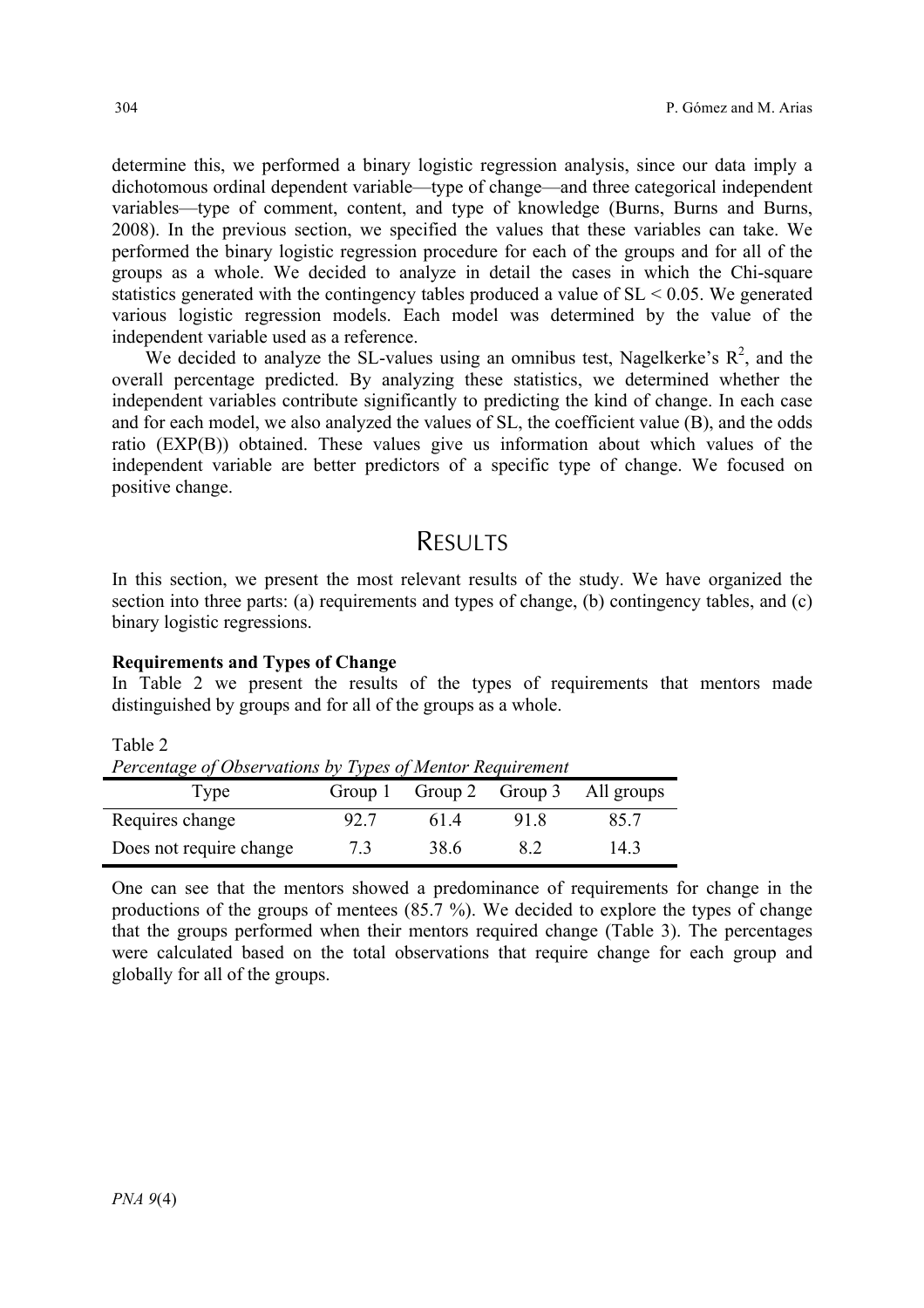| Percentage of Observations for Required Change and Types of Change |         |         |         |            |  |  |  |  |
|--------------------------------------------------------------------|---------|---------|---------|------------|--|--|--|--|
| Type of change                                                     | Group 1 | Group 2 | Group 3 | All groups |  |  |  |  |
| Positive change                                                    | 729     | 764     | 64      | 70         |  |  |  |  |
| No change                                                          | 25.6    | 23.6    | 32.9    | 28.1       |  |  |  |  |
| Other                                                              | 15      |         | 31      | 19         |  |  |  |  |

Table 3 *Percentage of Observations for Required Change and Types of Change*

In the data in Table 3, we see that the groups made primarily positive changes in their productions. The significant percentage of cases in which the groups did not make the changes required by the mentors is also worth noting. We confirmed very few negative and ambiguous changes (1.9%) and thus decided to analyze the contingency tables and binary logistic regression with the 569 observations of positive change and no change.

#### **Contingency Table**

Table 4

As indicated in the previous section, we performed the contingency table procedure for each group of teachers and for all of the groups as a whole. We analyzed a total of 12 cases. As an example, we present the contingency table for Group 3 for the variables type of change and type of comment (Table 4). The table has two parts. In the section on the left side of the table, we show the frequencies observed and the corresponding percentages calculated based on the totals of each value of the independent variable. The right-hand section contains the results of the Chi-square test for the variables analyzed in each case.

| Characteristic of | Type of change  | $\sim$       | $\cdots$ $\sim$ $\cdots$ | $\frac{1}{2}$ $\frac{1}{2}$ $\frac{1}{2}$ $\frac{1}{2}$ $\frac{1}{2}$ $\frac{1}{2}$ $\frac{1}{2}$ $\frac{1}{2}$ $\frac{1}{2}$ $\frac{1}{2}$ $\frac{1}{2}$ $\frac{1}{2}$ $\frac{1}{2}$ $\frac{1}{2}$ $\frac{1}{2}$ $\frac{1}{2}$ $\frac{1}{2}$ $\frac{1}{2}$ $\frac{1}{2}$ $\frac{1}{2}$ $\frac{1}{2}$ $\frac{1}{2}$<br>Chi-square test |    |       |  |
|-------------------|-----------------|--------------|--------------------------|----------------------------------------------------------------------------------------------------------------------------------------------------------------------------------------------------------------------------------------------------------------------------------------------------------------------------------------|----|-------|--|
| comment           | Positive change | No change    | Total                    | $X^2$                                                                                                                                                                                                                                                                                                                                  | DF | SL    |  |
| Type of comment   |                 |              |                          | 4.502                                                                                                                                                                                                                                                                                                                                  | 4  | 0.342 |  |
| Clarifies         | $32(68.1\%)$    | $15(31.9\%)$ | 47                       |                                                                                                                                                                                                                                                                                                                                        |    |       |  |
| Verifies          | $26(54.2\%)$    | $22(45.8\%)$ | 48                       |                                                                                                                                                                                                                                                                                                                                        |    |       |  |
| Complements       | 11 $(78.6\%)$   | $3(21.4\%)$  | 14                       |                                                                                                                                                                                                                                                                                                                                        |    |       |  |
| Doubts            | 12(66.7%)       | $6(33.3\%)$  | 18                       |                                                                                                                                                                                                                                                                                                                                        |    |       |  |
| Suggests          | $63(69.2\%)$    | 28 (30.8%)   | 91                       |                                                                                                                                                                                                                                                                                                                                        |    |       |  |
| Total             | 144             | 74           | 218                      |                                                                                                                                                                                                                                                                                                                                        |    |       |  |

*Contingency Table for Group 3 for Variables of Type of Change and Type of Comment* 

*Note.*  $DF = degree of freedom$ ;  $SL = significance level$ .

We see that most of the comments from the mentor were of the type Suggests, whereas the comments on Doubts and Complements were less frequent. The group produced a similar proportion of positive changes for all the different types of comments. We also observe a significant number of situations in which the group did not make the changes required, and for these, the tutor's comments were of the type Suggests.

From the data shown in the right-hand section of Table 4, we confirm that there is no relationship between the variables type of change and type of comment, since the SL-value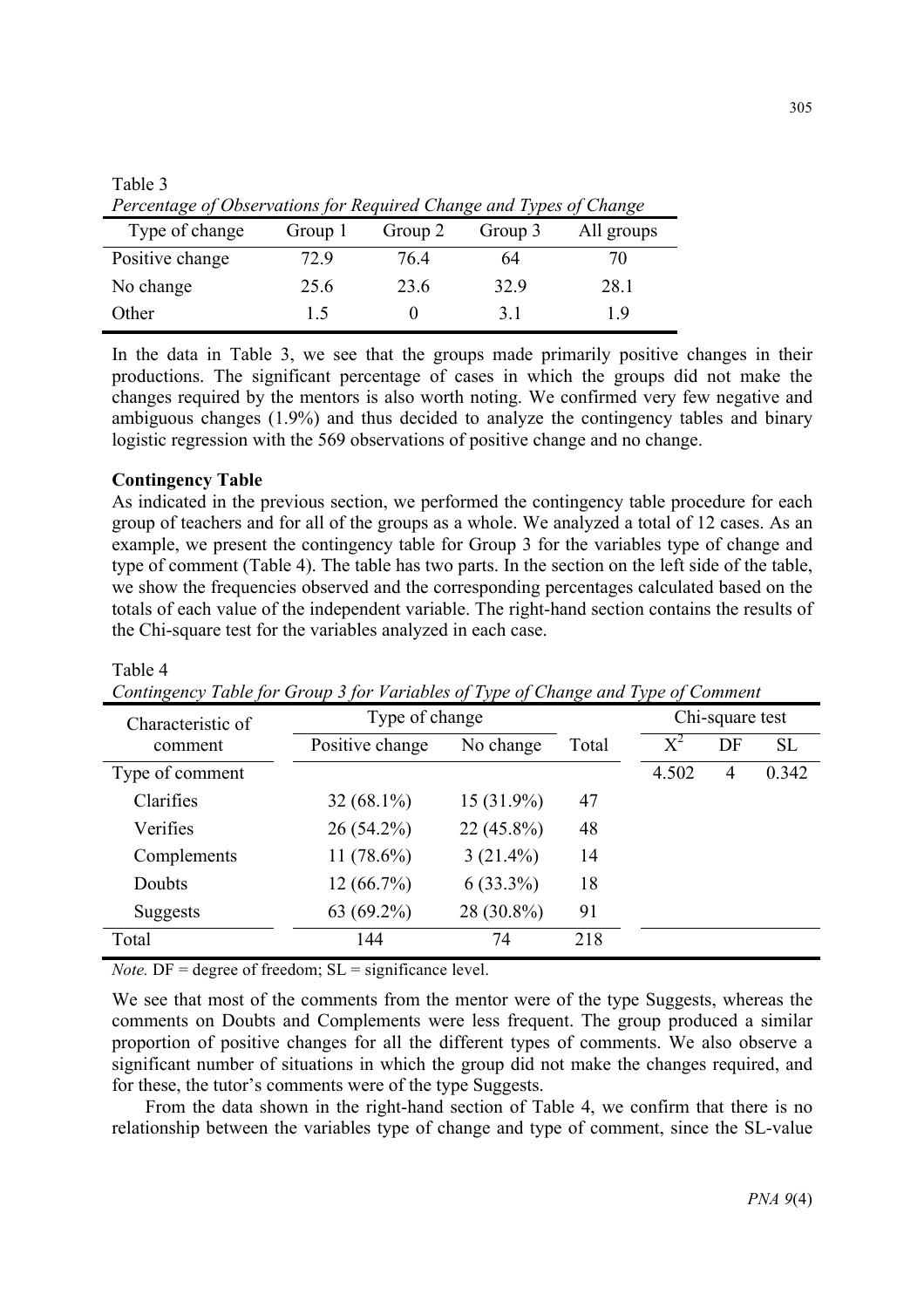$(SL = 0.342)$  is higher than 0.05. We can also confirm that the value of  $\chi^2$  obtained ( $\chi^2$  = 4.502) is less than the value of  $\chi^2$  given in the Chi-square distribution with 4 degrees of freedom and a confidence level of 0.05.

Table 5 contains the SL-values for the Chi-square test that are produced by analyzing the contingency tables for the 12 cases analyzed.

| $TC - TK$ |
|-----------|
| 0.002     |
| 0.000     |
| 0.396     |
| 0.997     |
|           |

*Note.*  $TC =$  type of change;  $TCm =$  type of comment;

 $C=$  content;  $TK =$  type of knowledge.

We confirm that there are 5 cases in which p is lower than 0.05, which allows us to claim that there is a relationship between the variables studied. These cases are the following.

- ♦ Group G1 with the variables type of change and type of comment, and with the variables type of change and type of knowledge.
- ♦ Group G3 with the variables type of change and content.
- ♦ For all groups as a whole with the variables type of change and content, and with the variables type of change and type of knowledge.

#### **Binary Logistic Regression**

In Table 6, we present a summary of the results of the analysis performed on the data with the binary logistic regression procedure. We organized the results for four different data sets: one for each group of teachers and one that combines all of the data from the three groups. For each set of data, we present the results of the relationships between the dependent variables and those independent variables for which SL < 0.05. These are the cases in which we cannot reject the hypothesis that there is no relationship between the dependent variable and that independent variable. For example, this hypothesis cannot be rejected in the data set for Group 1, for the case of the variable type of knowledge (Chi-square  $= 22.05$  and  $SL = 0.000$ ). In this case, we obtain a prediction percentage of  $76.3\%$ , and Nagelkerke's  $R^2$  takes a value of 0.118, results indicating that there is a weak relationship. We take theoretical knowledge as the reference value. With this reference value, we generate the model that gives the highest probability of positive change. The comments in which the mentor refers to technical or practical knowledge contribute significantly to the prediction  $(S<sub>L</sub> = 0.000)$  for technical,  $SL = 0.049$  for practical). The values  $EXP(B)$  and B indicate that comments that refer to technical knowledge increase by 6.832 times the probability that the change will be positive  $(B = 1.922$  is positive); comments that allude to practical knowledge increase the likelihood by 2.773 times that change will be positive  $(B = 1.020$  is positive).

Table 5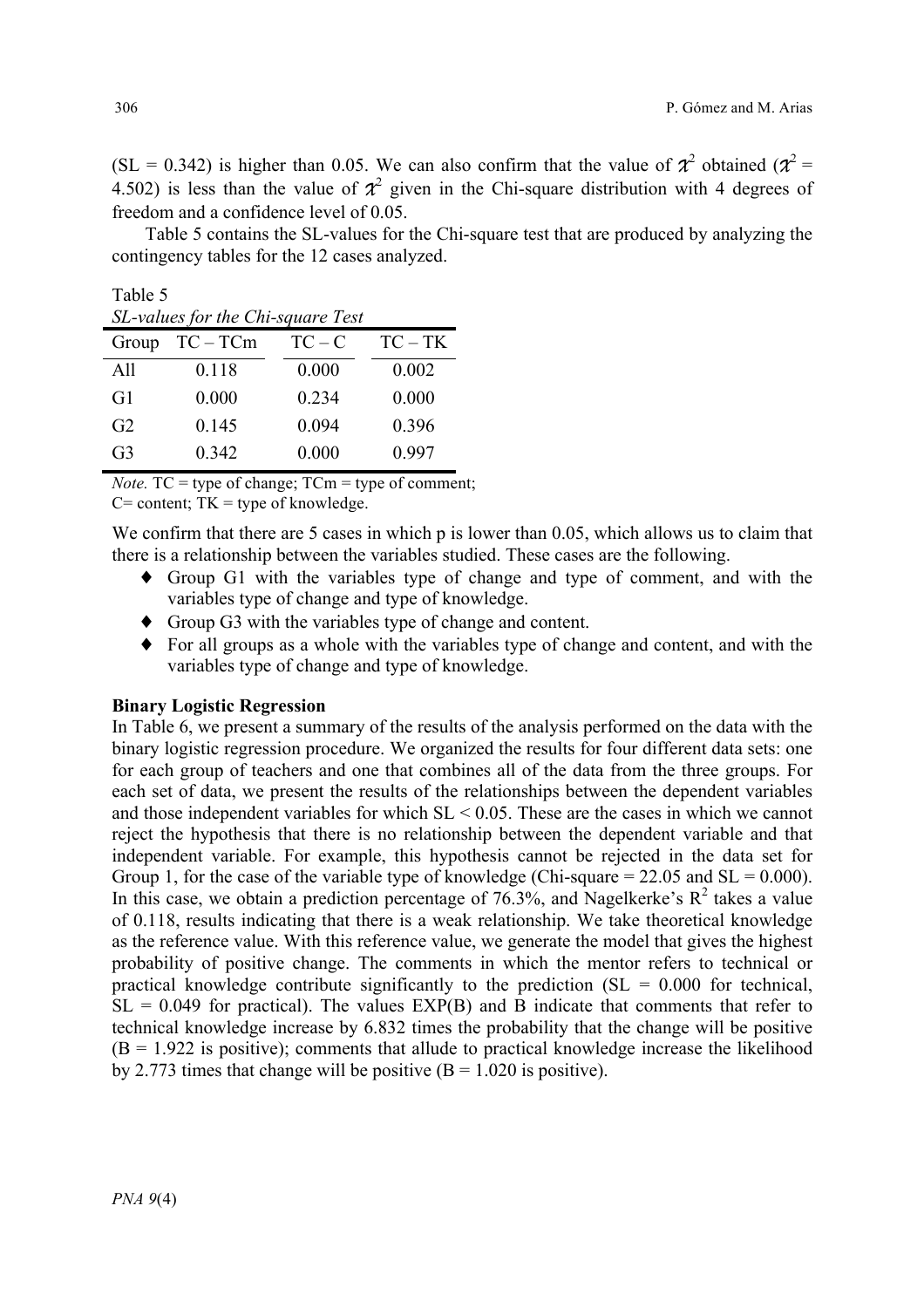Table 6

Variable Omnibus tests Nagelkerke's  $X^2$  DF SL  $R^2$  PP B Wald SL EXP(B) Group 1 Type of change and type of knowledge 22.05 2 0.000 0.118 76.3 Practical 1.020 3.888 0.049 2.773 Technical 1.922 18.855 0.000 6.832 Type of change and type of comment 20.57 4 0.000 0.111 74 Clarifies 1.051 9.046 0.003 2.86 Verifies 1.618 13.411 0.000 5.043 Group 3 Type of change and Content 36.23 7 0.000 0.212 70.2 Learning expectations 1.372 7.488 0.006 3.942 Learning limitations 3.321 9.306 0.002 27.692 All groups Types of change and Content 32.20 7 0.000 0.079 71.4 Learning expectations 1.061 12.646 0.000 2.889 Phenomenology 0.737 4.798 0.028 2.089 Learning Learning 1.412 12.477 0.000 4.105 Type of change and type of knowledge 11.88 2 0.003 0.03 71.4 Technical 0.992 10.323 0.001 2.695

|  |  | Summary of the Binary Logistic Regression Analysis |  |
|--|--|----------------------------------------------------|--|

*Note.* DF = degree of freedom;  $SL =$  significance level;  $PP =$  percentage predicted;  $B =$  coefficient value;  $EXP(B) = odds ratio.$ 

The data from Table 6 show that, in addition to the relationship between the type of change and type of knowledge mentioned above for the data set from Group 1, this group shows a weak relationship (Chi-square = 20.57, SL = 0.000, Nagelkerke's  $R^2 = 0.111$ ) between the dependent variable and the type of comment, with a prediction percentage of 74%. We take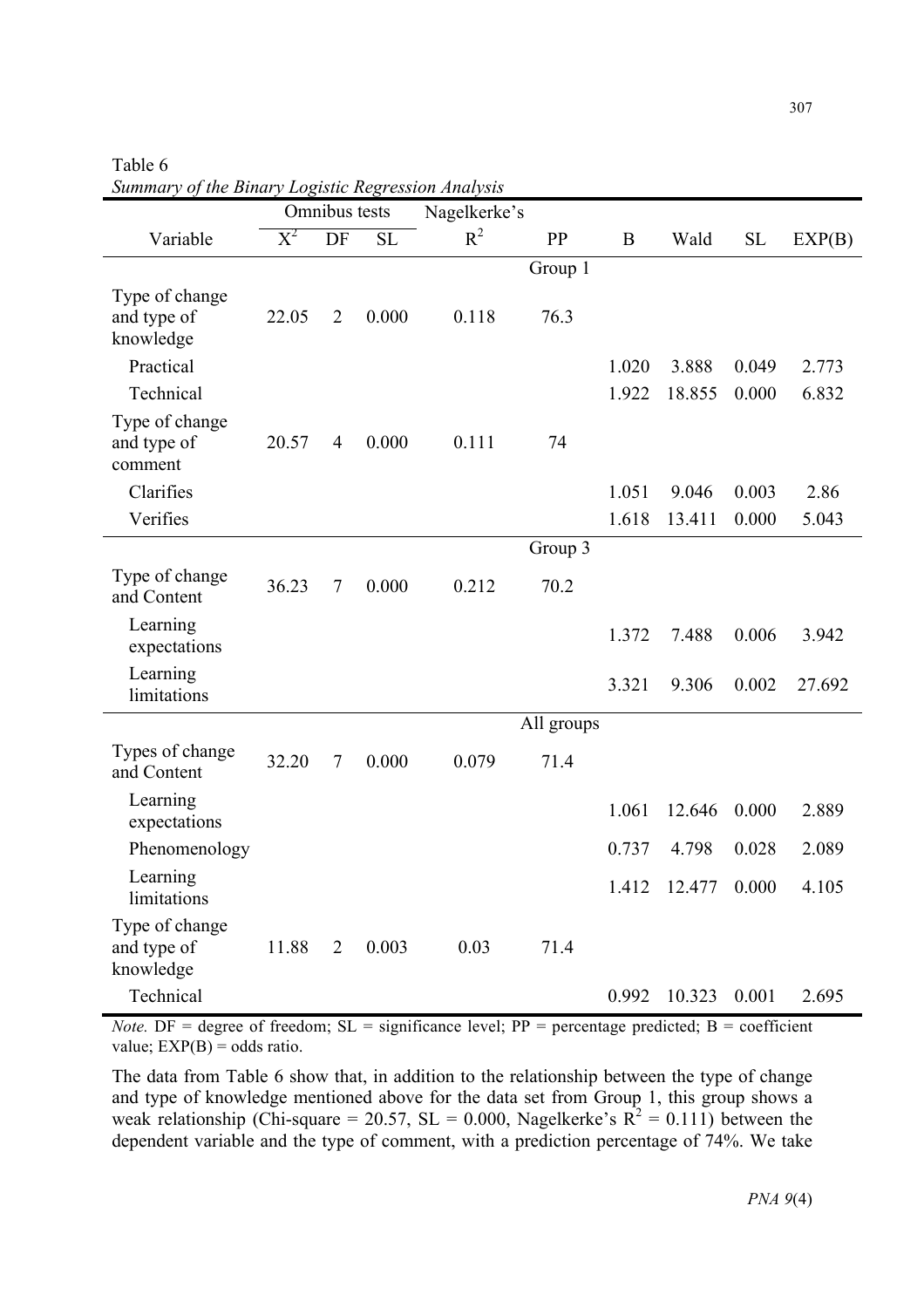the type of comment Suggests as the reference value. With this value, we generate the model that gives the highest probability of positive change. The comments of the type Verifies and Clarifies are the values of the independent variable that contribute significantly to predicting a positive type of change ( $SL = 0.000$  for Validate and  $SL = 0.003$  for Clarify). The values EXP(B) and B indicate that the fact that a comment is of the type Clarifies increases by 2.86 times the likelihood that the change will be positive  $(B = 1.051$  is positive). And if a comment is of the type Verifies, this increases by 5.043 times the possibility that the change will be positive  $(B = 1.618$  is positive).

We will now summarize the rest of the results without referring explicitly to the statistics that appear in the table.

In Group 3 we see a weak relationship between the dependent variable and the content, in which the learning expectations and the learning limitations contribute significantly to the prediction (we use representation systems as a reference value).

Seeing all groups as a whole, we confirm a weak relationship between the dependent variable and the type of knowledge, as the comments that refer to technical knowledge are those that contribute significantly to the prediction (we use the type of theoretical knowledge as a reference value). We also observe a weak relationship between the dependent variable and the content, such that the comments related to the curriculum organizers learning expectations, learning limitations, and phenomenology contribute significantly to the prediction (we use representation systems as a reference value).

## **DISCUSSION**

In this study, we proposed describing and characterizing the relationships between the changes that the groups of teachers made in their written productions and the characteristics of their mentors' comments. We formulated three research conjectures. First, we asserted that the groups tend to make changes in their productions when their tutors require it; second, we conjectured that the types of change that the groups made in their productions depend on the type of comments from the mentor; and, third, we supposed that those types of change also depend on the type of knowledge and the content to which mentors allude in their comments. As to the first conjecture, we confirmed that the groups tended to modify their productions when their tutors required it. This claim does not mean that the modifications performed on the productions were all correct or met the mentors' and educators expectations. This result agrees with that of Ferris (1997), who confirms that a significant proportion of the comments seem to lead to changes in the productions.

The results obtained do not permit us to confirm the second and third conjectures. The types of change that the groups performed do not depend exclusively on the type of comments from their mentors (teachers). Although there are experts who believe that mentees' (students') performance can depend on the type of comments from the mentors, and there are empirical studies that provide evidence for this conclusion (e.g., Bruno & Santos, 2010; Fernández & Furnborough, 2014; Ferris, 1997; Silver & Lee, 2007; Whitelock et al., 2003), this conjecture is not clearly observed in our study. The relationship of the mentees' performance in terms of positive changes in their productions to the type of comment from the tutor appears in only one of the cases studied, and as a weak relationship (Group 1). Regarding the third conjecture, we found that there is a weak relationship between the types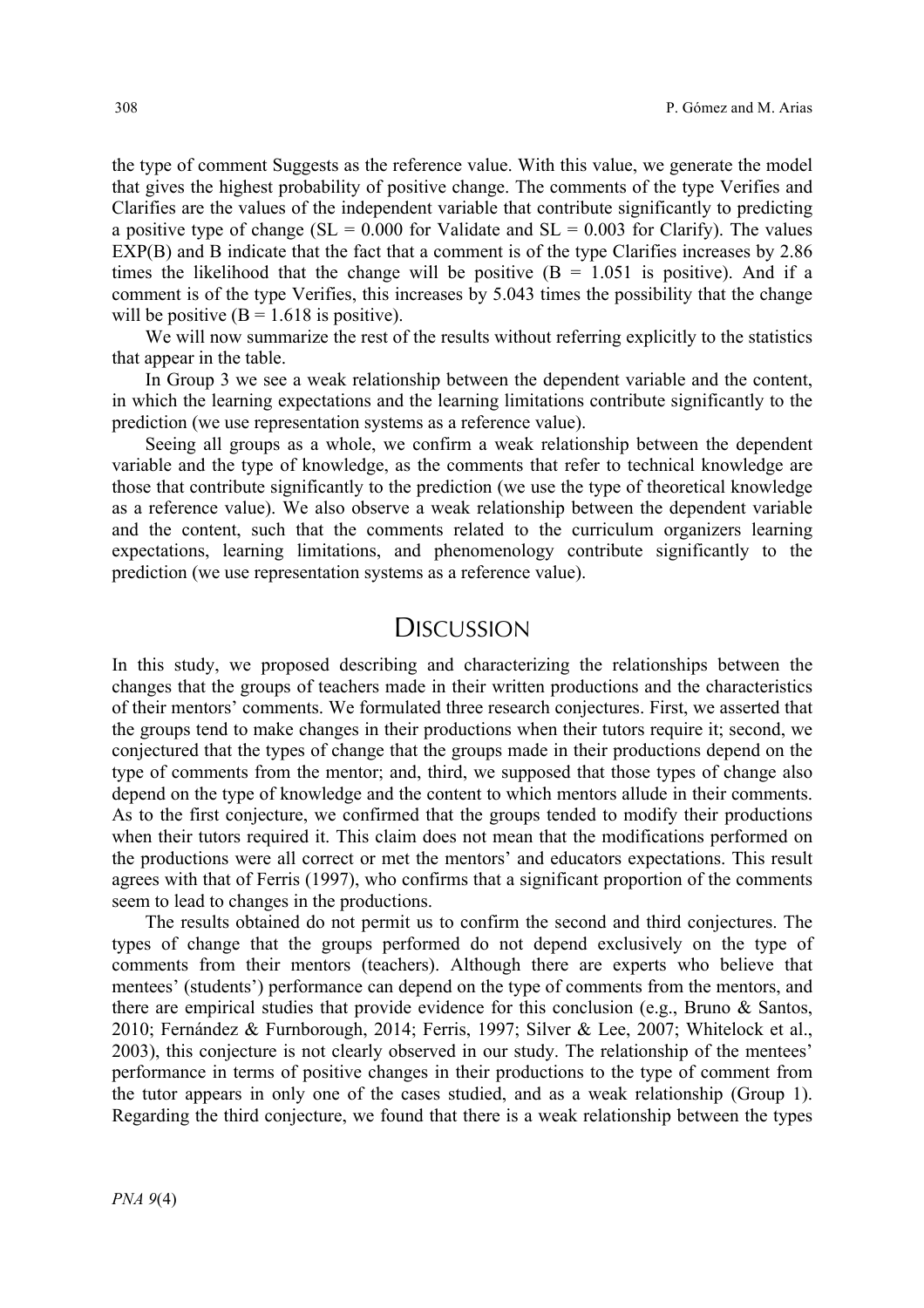of changes that groups perform in their productions and the types of knowledge and the content to which mentors allude in their comments.

Ferris (1997) considered as a limitation of her study having analyzed only the comments of one teacher and his group of students. In our case, we studied three mentors and found that the relationships between the dependent variable (type of change) and the characteristics of the comments differ depending on the mentor. Thus, our study makes an empirical contribution to this study topic. We will now analyze these differences.

In the case of Group 1, we confirm that, when the comment from the group's tutor was of the type Clarifies or Verifies and referred to technical knowledge of the curriculum organizers, the group made primarily positive changes in its productions. In this case, the changes depend on the type of comment and type of knowledge. On the other hand, we confirm that Group 3 performed more positive changes when the comments of their tutor referred to the curriculum organizers learning expectations and learning limitations. In this case, the changes depend on the content. For Group 2, we were not able to confirm which characteristics of the mentor's comments determined the occurrence of a particular type of change. When we studied the groups as a whole, we confirmed that the types of change depend on two characteristics of the comments: type of knowledge and content.

The results of this study do not permit us to affirm that the mentees' performance depends on the type of comment from their mentor, as occurs in some of the studies we have mentioned. In contrast to some of these studies, we considered two additional variables related to the content to which the comment alludes: the curriculum organizer to which it refers and the type of knowledge put into play. Introducing these variables enabled us to establish that, for some mentors and groups, the types of change are related to these variables and are not related to the type of comment from the mentor. These relationships of dependence are weak, however. The results suggest that there must be additional factors that influence the group's performance and the type of change it makes.

We conjecture that the group's performance in tackling a change required by the mentor and performing it properly also depends on the group's understanding of the comment and decision to tackle the issue. It is very possible that the groups' performance in response to a comment from the mentor is linked to a problem of communication. We believe that the groups of teachers do not always interpret their mentors' comments with the same meaning that the mentor intends and that situations arise in which the groups recognize that they did not understand their mentor's comment. This conjecture opens a line of research that we intend to explore in the future.

## ACKNOWLEDGEMENTS

The work on this paper was partially supported by project EDU2012-33030 of the Spanish Ministry of Science and Technology and the Centro de Investigación y Formación en Educación [Center for research and training in Education] (CIFE) of the Universidad de los Andes, Bogotá, Colombia. We are grateful to María José González for their comments on an earlier version of the manuscript.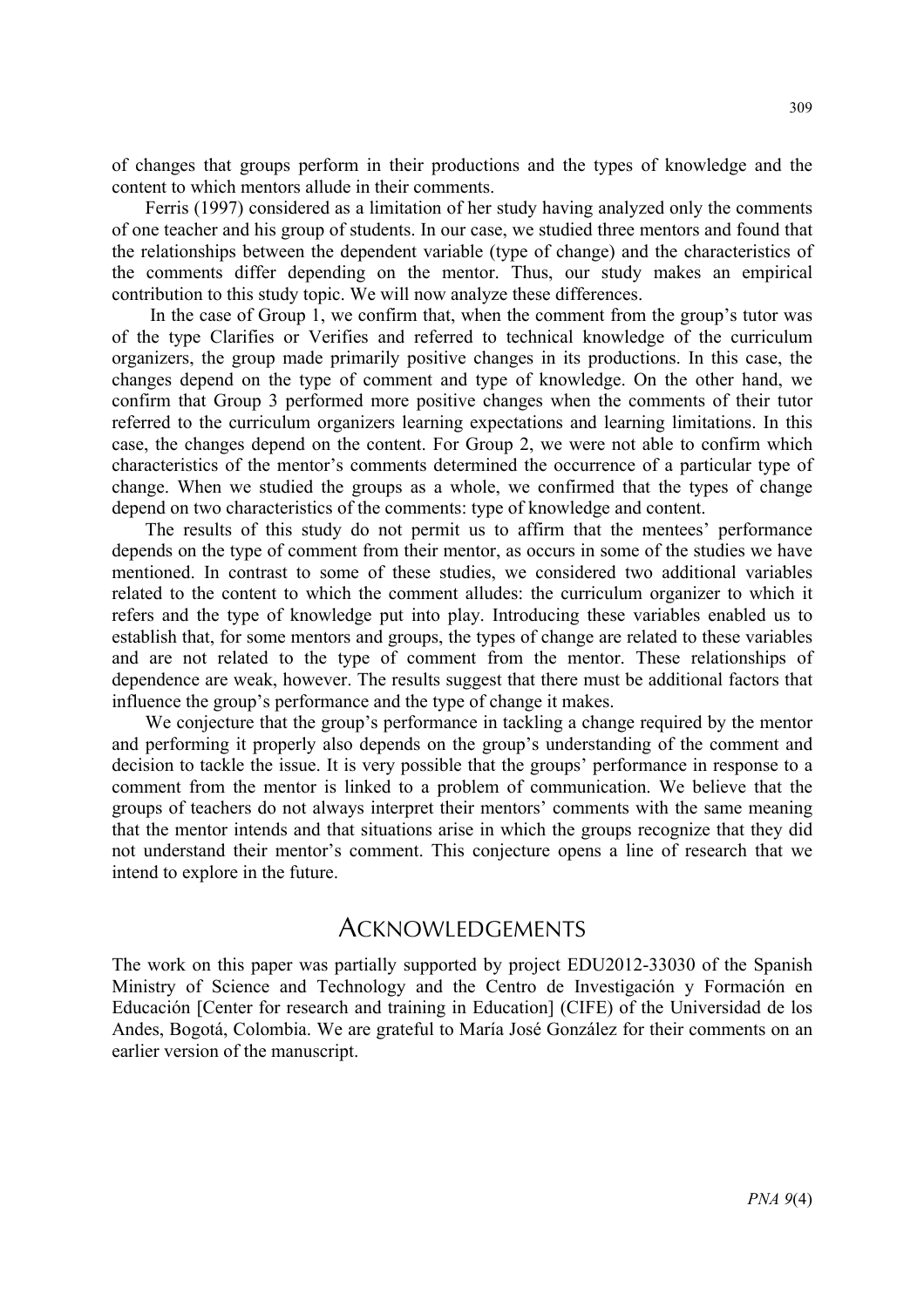# **REFERENCES**

- Arias, M. (2011). *Actuación de tutores en un programa de formación de postgrado para profesores de matemáticas* [Performance of tutors on a postgraduate training program for teachers of mathematics]*.* Departamento de Didáctica de la Matemática*.* Non-published Master Thesis, Universidad de Granada, Granada, Spain. Available at http://funes.uniandes.edu.co/1771/
- Arias, M., & Gómez, P. (2012). Núcleo común y perfiles de la actuación de tutores de profesores de matemáticas en formación [Common core and performance profiles of tutor of mathematics teachers in training]. In A. Estepa, Á. Contreras, J. Deulofeu, M. C. Penalva, F. J. García, & L. Ordóñez (Eds.), *Investigación en Educación Matemática XVI* (pp. 123-134). Baeza, Spain: Sociedad Española de Investigación en Educación Matemática.
- Arias, M., & Gómez, P. (2013, February). *Caracterización de la actuación de grupos de profesores en formación a través de sus acciones* [Characterization of the performance of groups of teachers in training through their actions]. Paper presented at the meeting of research group Conocimiento y Desarrollo Profesional de la Sociedad Española de Investigación en Educación Matemática (SEIEM), Badajoz, Spain.
- Borko, H. (2004). Professional development and teacher learning: Mapping the terrain. *Educational Researcher*, *33*(8), 3-15.
- Burns, R. B., Burns R. P., & Burns, R. (2008). *Business research methods and statistics Using SPSS*. London, United Kingdom: SAGE.
- Bruno, I., & Santos, L. (2010) Written comments as a form of feedback. *Studies in Educational Evaluation*, *36*(3), 111-120.
- Even, R., & Tirosh, D. (2002). Teacher knowledge and understanding of students' mathematical learning. In L. English (Ed.), *Handbook of international research in mathematics education* (pp. 219-240). Mahwah, NJ: Laurence Erlbaum.
- Fernández-Toro, M., & Furnborough, C. (2014). Feedback on feedback: Eliciting learners' responses to written feedback through student-generated screencasts. *Educational Media International*, *51*(1), 35-48.
- Ferris, D. R. (1997). The influence of teacher commentary on student revision. *TESOL Quarterly, 31*(2), 315-339.
- Goldstein, L. (2004). Questions and answers about teacher written commentary and student revision: Teachers and students working together. *Journal of Second Language Writing*, *13*(1), 63-80.
- Gómez, P. (2007). *Desarrollo del conocimiento didáctico en un plan de formación inicial de profesores de matemáticas de secundaria* [Development of didactical knowledge in a plan of initial training of secondary mathematics teachers]. Granada, Spain: Universidad de Granada.
- Gómez, P., Cañadas, M., González, M. J., Flores, P., Lupiáñez, J., Marín, A.,…Romero, I. (2010). MAD: Maestría en Educación Matemática en Colombia [MAD: Master's degree on Mathematics Education at Colombia]. In M. J. González, M. Palarea, & A. Maz (Eds.), *Seminario de investigación de los grupos de trabajo Pensamiento Numérico y Algebraico e Historia de la Educación Matemática de la SEIEM* (pp. 7-25). Salamanca, Spain: Sociedad Española de Investigación en Educación Matemática.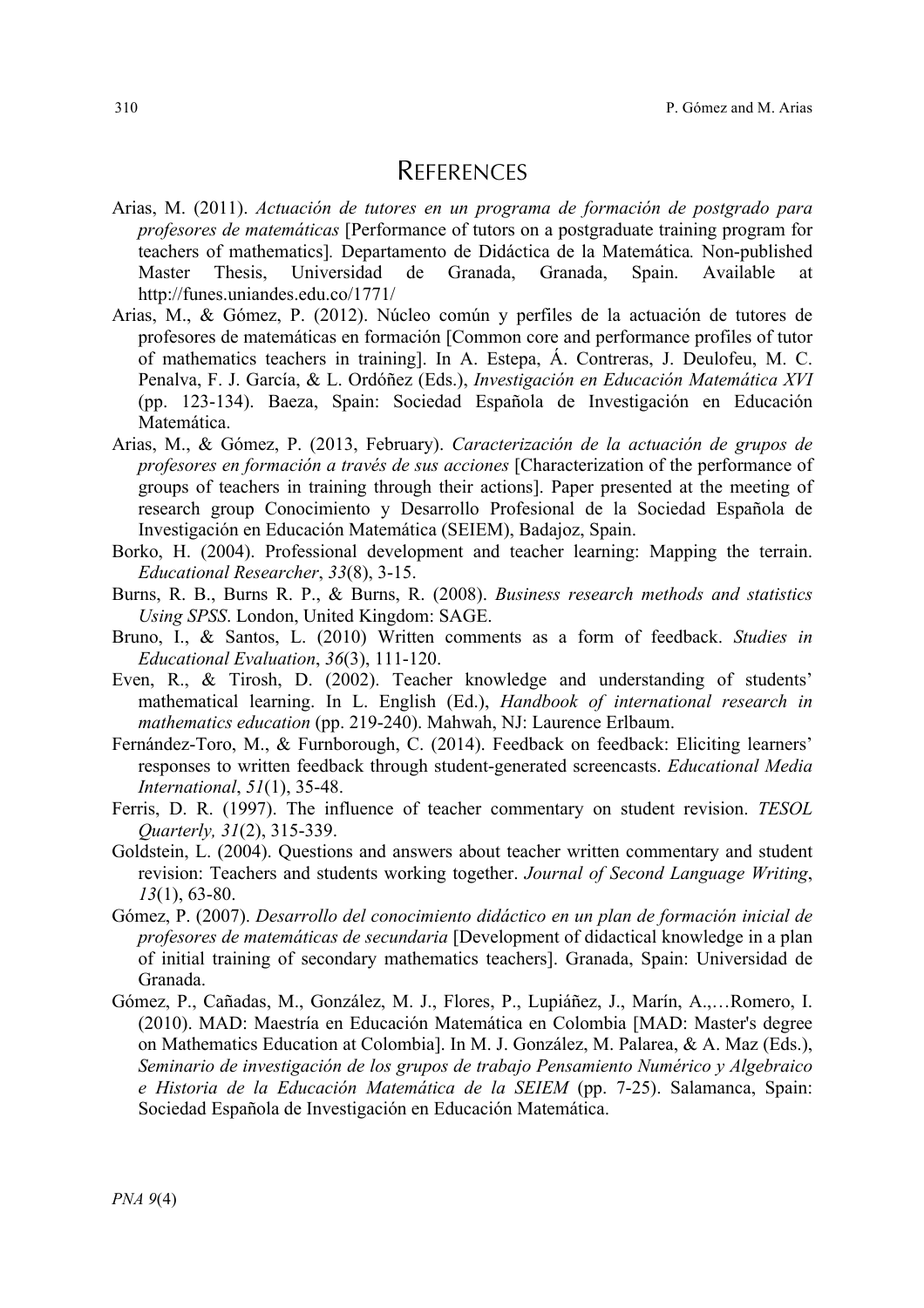- Gómez, P., & González, M. J. (2008a). *Mathematics knowledge for teaching within a functional perspective of preservice teacher training*. ICME 11 Topic Study Group 27, Monterrey, Mexico.
- Gómez, P., & González M. J. (2008b). Significados y usos de la noción de objetivo en la formación inicial de profesores de matemáticas [Meanings and uses of the notion of objective in the initial training of mathematics teachers]. *Investigación en Educación Matemática, XII*, 425-434.
- Gómez, P., & González, M. J. (2013). Diseño de planes de formación de profesores de matemáticas basados en el análisis didáctico [Design of training programs based on didactical analysis for teachers of mathematics]. In L. Rico, J. L. Lupiañez, & M. Molina (Eds.), *Análisis didáctico en Educación Matemática. Metodología de investigación,* f*ormación de profesores e innovación curricular* (pp. 121-139). Granada, Spain: Comares.
- Huang, K., & Chin, C. (2003). The effect of mentoring on the development of a secondary mathematics probationary teacher's conception(s) of mathematics teaching: An action research. *Journal of Taiwan Normal University: Mathematics & Science Education*, *48*(1), 21-44.
- Jaworski, B., & Watson, A. (Eds.) (1994). *Mentoring in mathematics teaching*. Oxford, United Kingdom: Falmer Press.
- Muñoz-Catalán, M. C., Carrillo, J., & Climent, N. (2010). Modelo de análisis de interacciones en un contexto colaborativo de desarrollo profesional [Model of analysis of interactions in a collaborative context of professional development]. In M. M. Moreno, A. Estrada, J. Carrillo, & T. A. Sierra, (Eds.), *Investigación en Educación Matemática XIV*  (pp. 451-462). Lleida, Spain: SEIEM.
- Nilssen, V. (2003). Mentoring teaching of mathematics in teacher education. *Proceedings of the 27th Conference of the International Group for the Psychology of Mathematics Education* (Vol. 3, pp. 381-388). Honolulu, HI: University of Hawaii.
- Nilssen, V. (2010). Guided planning in first-year student teachers' teaching. *Scandinavian Journal of Educational Research*, *54*(5), 431-449.
- Rico, L. (1997). Los organizadores del currículo de matemáticas [The organizers of the mathematics curriculum]. In L. Rico (Ed.), *La educación matemática en la enseñanza secundaria* (pp. 39-59). Barcelona, Spain: ICE-Horsori.
- Silver, R., & Lee, S. (2007). What does it take to make a change? Teacher feedback and student revisions**.** *English Teaching: Practice and Critique*, *6*(1), 25-49.
- Whitelock, D., Watt, S., Raw, Y., & Moreale, E. (2003). Analysing tutor feedback to students: First steps towards constructing an electronic monitoring system. *Research in Learning Technology, 11*(3), 31-42.
- Yoon, J. H., (2012). Mentoring: Professional development for novice mathematics teachers' teaching expertise. In S. Je (Ed.), *Proceedings of 12th International Congress on Mathematical Education ICME 12*. Seoul, Korea: National University of Education.

Pedro Gómez Universidad de los Andes argeifontes@gmail.com

Marlene Arias Universidad de Carabobo marlene.arias027@gmail.com